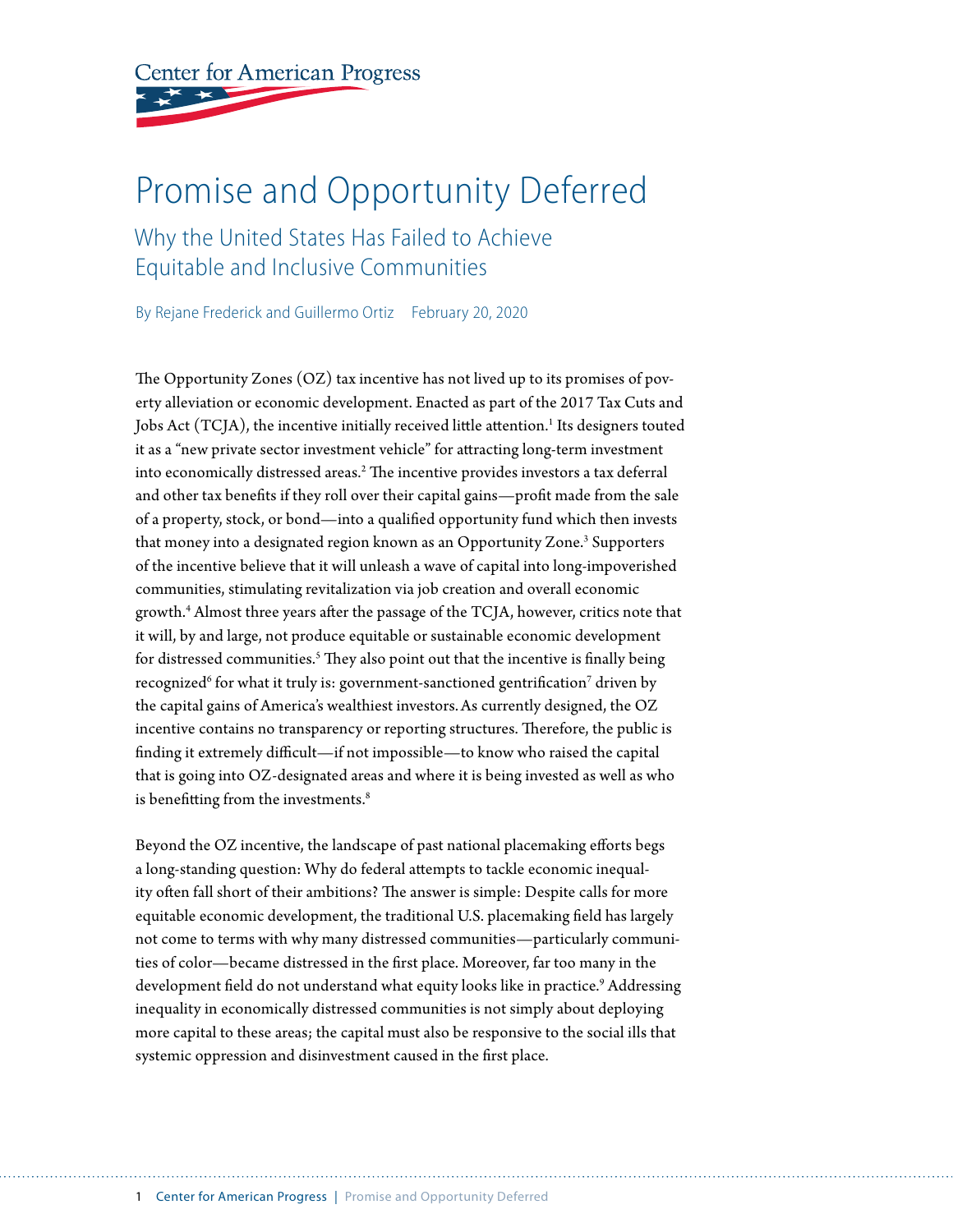66 Placemaking is a multi faceted participative process of planning, design and shared ownership that creates and transforms spaces, neighborhoods, villages, and cities."

**– Maria Adebowale-Schwarte, founding director of Living Space Project10**

This issue brief explores the equity design flaws of the OZ incentive as well as the allure and elusiveness of equitable economic development. It calls for a transformation of the United States' approach to placemaking, analyzing why self-determination and self-actualization is integral to community revitalization and how a people- and place-conscious ecosystem can achieve this.

## What are distressed communities?

According to recent data, more than 50 million U.S. residents—nearly 1 in every 6—were struggling while living in distressed communities.<sup>11</sup> With even more people living in neighborhoods that are at risk of becoming distressed, the economic development field is long overdue for reform that ensures equity is at the core of its objectives, activities, and outcomes. Distressed communities are often defined by higher-than-average population loss, poverty rates, and unemployment rates, as well as inadequate and eroding infrastructure that lacks vital healthy neighborhood features. These communities often have declining local economies due, in part, to loss of businesses and overall economic disinvestment.<sup>12</sup> Distressed communities also tend to be overwhelmingly communities of color. Meanwhile, climate change is fueling more extreme weather events that hit economically disadvantaged areas and communities of color the hardest. These communities are often disproportionately exposed to the highest levels of toxic pollution and have the fewest resources to prepare for and recover from climate disasters.<sup>13</sup>

#### **FIGURE 1 Map of distress**



The share of residents living in distressed ZIP codes by state and in the District of Columbia

Sources: Economic Innovation Group, "2018 Distressed Communities Index," available at https://eig.org/dci (last accessed January 2020); Economic Innovation Group, "From Great Recession to Great Reshuing: Charting a Decade of Change Across American Communities, Findings from the 2018 Distressed Communities Index" (Washington: 2018), available at https://eig.org/wp-content/uploads/2018/10/2018-DCI.pdf.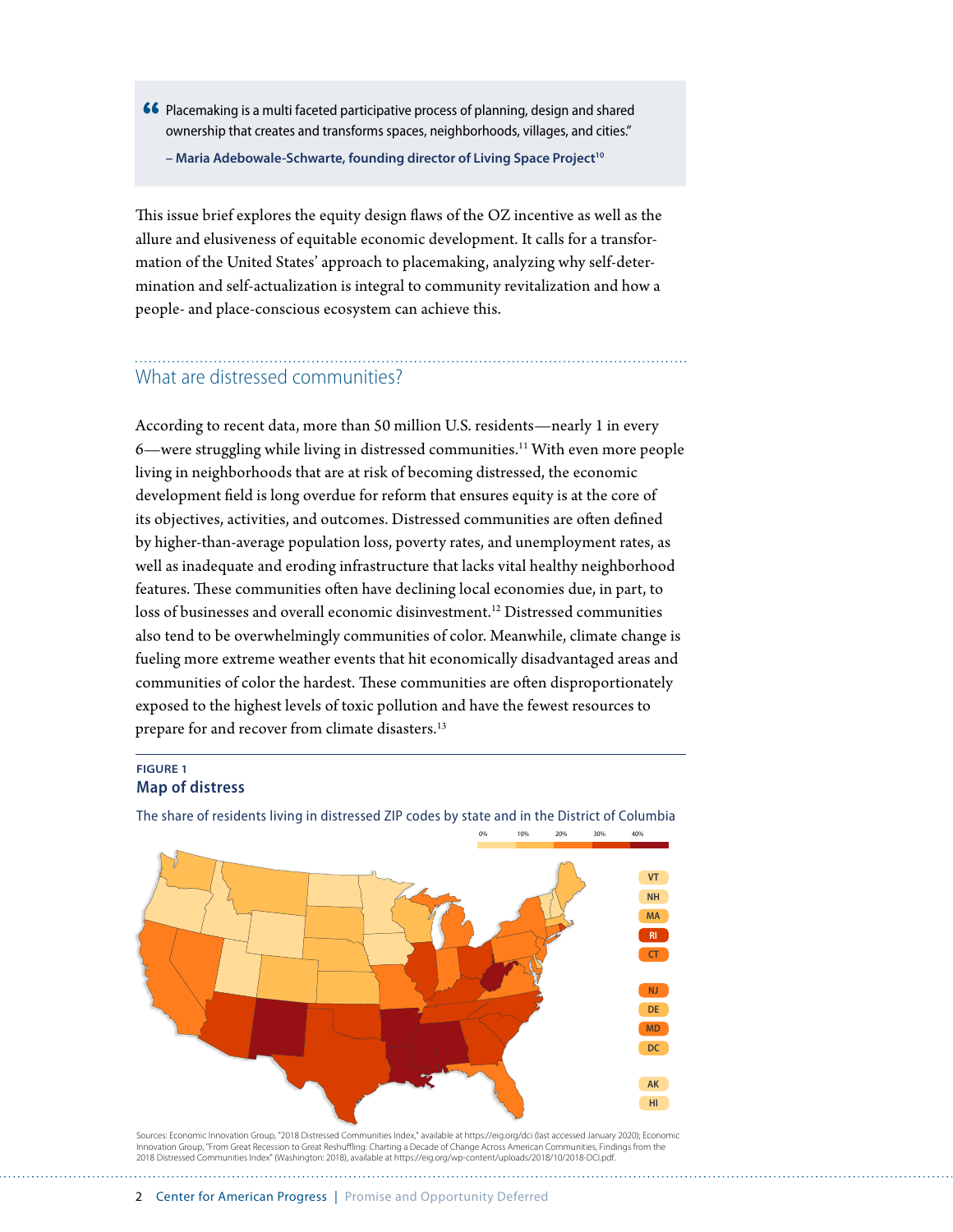The persistent distress in these neighborhoods is largely born from a half-century of disinvestment and isolation created by discriminatory policies and practices that effectively cut off, steered away, and withheld public and private investment from these areas. These racialized policies and practices included exclusionary zoning, redlining, slum clearance, urban renewal,<sup>14</sup> and racially restrictive covenants, among others.15 Policymakers should have designed OZs to rectify these shameful practices, which provide important lessons regarding past placemaking endeavors that created and exacerbated, rather than alleviated, concentrated poverty and inequality.<sup>16</sup>

## A place-based history lesson in equitable economic development

Although policymakers at the local, state, and federal levels have long given lip service to the idea of centering equity in economic development, they have often lacked the proper framework and commitment to actualize that approach. Equitable economic development promotes the belief that all communities have a right to live in a pollution-free, inclusive, and just economic environment that is free from persistent and systematic discrimination. This can be achieved through comprehensive and community-accountable public action and investment that intentionally dismantles structural barriers and sustainably expands opportunities for all communities—especially communities of color and residents of economically disadvantaged neighborhoods.<sup>17</sup>

## Important tenets of equitable economic development<sup>18</sup>

- Advance an integrated people, place, and economy approach that centers equity and focuses on the needs of the most disadvantaged
- Account for the inequities that afflict distressed communities and their residents
- Embody a community-responsive development framework grounded in economic, racial, and environmental justice principles
- Prioritize community self-determination through meaningful local participation, leadership, ownership, and control
- Invest in and strengthen local ecosystems, community capacity, and assets via anchor institutions, public infrastructure, and initiatives
- Incorporate a robust reporting and evaluation framework that identifies, tracks, and measures community benefits and equity outcomes

Historically,<sup>19</sup> national place-based initiatives depended upon federal spending and control to bring about the responsible development and revitalization of housing, infrastructure, and main streets in disinvested communities. However, over time, the role of federal, state, and local governments has diminished, resulting in less capacity to direct resources to where they are needed most. Since the 1980s, community development has followed a neoliberal approach, conforming to market rules and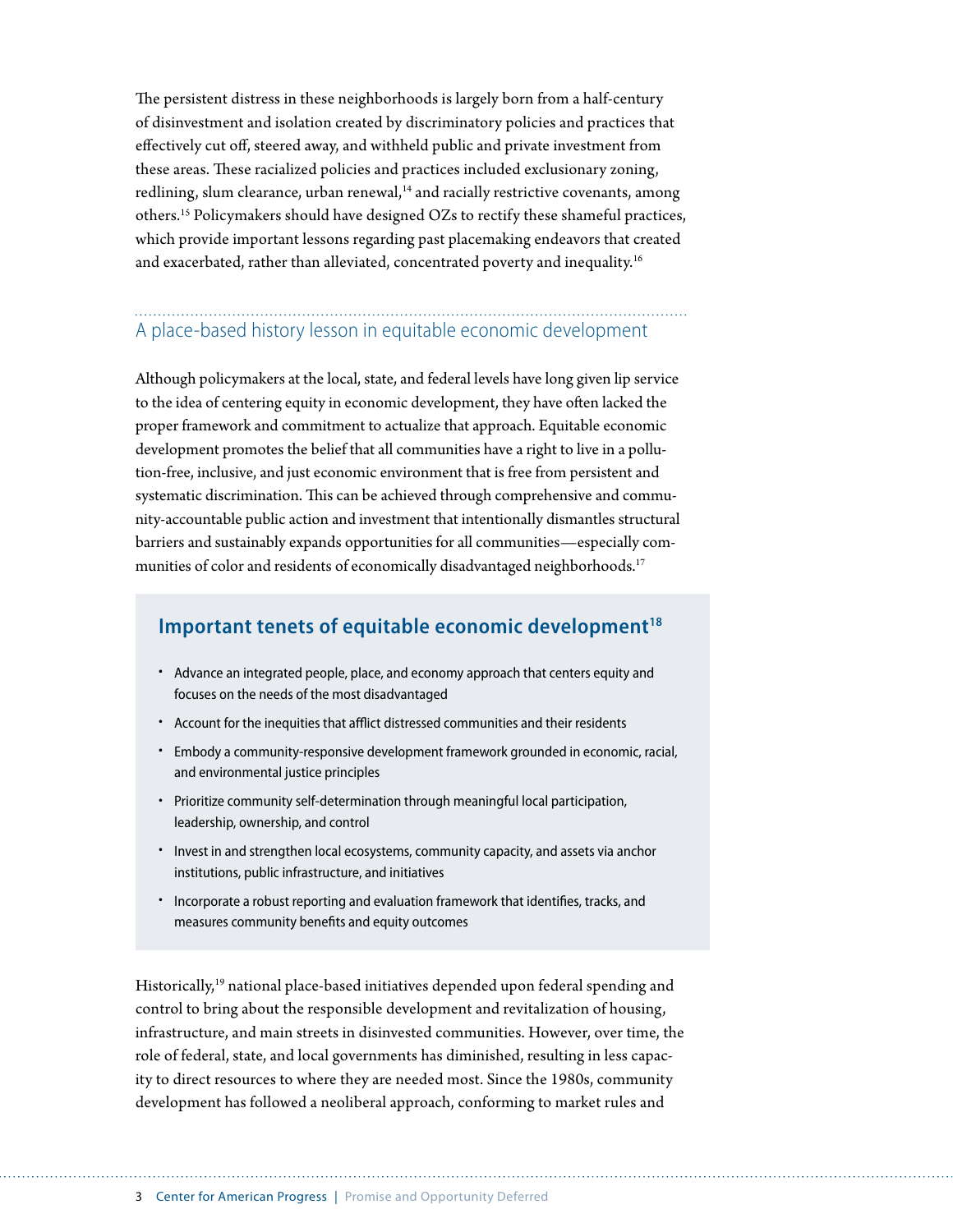limiting government involvement.<sup>20</sup> As such, federal, state, and local governments have increasingly relied on tax cuts and tax credit policies to incentivize the private sector to carry out the national public good agenda—a responsibility that the private sector is, on the whole, ill-suited and disinclined to carry out.

The closest the federal government has come to some semblance of equitable placebased development were Presidents John F. Kennedy and Lyndon B. Johnson's Community Action Program—part of the War on Poverty—and President Barack Obama's suite of neighborhood revitalization initiatives, including Promise Neighborhoods, Choice Neighborhoods, and Promise Zones.<sup>21</sup> Each of these efforts centered a community-led, interdisciplinary, integrated, and place-conscious approach instead of one that was top-down and outsider-driven.<sup>22</sup> Like the placebased anti-poverty field, the Kennedy, Johnson, and Obama administrations acknowledged that while a lack of access to capital is a major contributor to the already massive and growing socioeconomic inequality in long-distressed communities, it is not the only factor.<sup>23</sup>

Unfortunately, the OZ incentive is proving to be just the latest iteration of post-1960s federally backed placemaking, as it was not designed to confront the systemic inequities that created distress and concentrated poverty in disinvested communities.<sup>24</sup> To change this, the United States must adopt a placemaking approach that follows and supports distressed communities' self-determined visions and blueprints for economic, social, and environmental well-being.

Equitable economic development fundamentally necessitates both a people- and place-conscious framework that refuses to separate distressed places from the people who have long resided in them. This demands a fundamental change in how community development stakeholders value long-distressed communities and the residents who live there, as more often than not the relationship between communities and stakeholders has been plagued by predatory, paternalistic, and extractive behaviors.

## Opportunity deferred: Examining the design flaws of the OZ incentive

Proponents of the OZ incentive continue to herald it as a poverty alleviation tool designed to funnel private capital into low-income census tracts that were nominated by governors in every U.S. state and territory as well as the mayor of Washington, D.C.<sup>25</sup> Given that 19 million people who are economically insecure defined as living at or below 200 percent of the federal poverty line—live in OZs, the incentive, if properly structured, could transform low-income communities across the nation.<sup>26</sup> However, the incentive's design largely ignores the needs of these low-income communities in favor of clearly defined tax benefits for wealthy investors chasing the highest rate of return.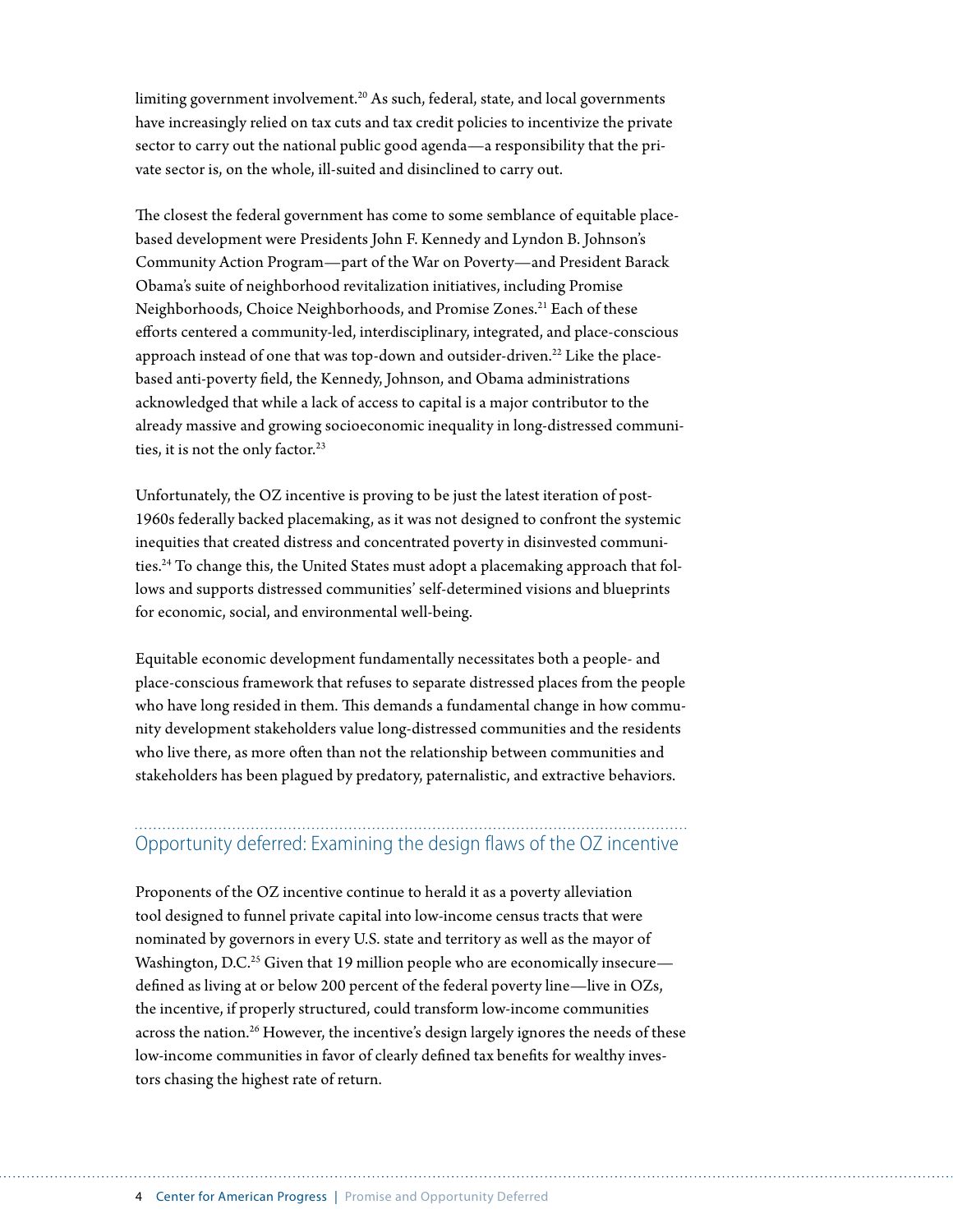First, the target demographic for the OZ incentive is quite exclusive. According to *The New York Times*, only 7 percent of Americans report taxable capital gains on their tax returns, and almost two-thirds of that income was reported by individuals with a total annual income of \$1 million or more.<sup>27</sup>

#### **FIGURE 2**

#### **The wealthy take home the majority of capital gains in the United States**

Share of nationwide long-term capital gains held by income level, 2018

| Top 20 percent<br>Income is greater than \$153,300          |      | $90.2\%$<br>68.7%                                             |
|-------------------------------------------------------------|------|---------------------------------------------------------------|
| 61 percent to 80 percent<br>Income is \$85,900 to \$153,300 | 4.6% | Held by the top 1 percent<br>Income is greater than \$754,800 |
| <b>Bottom 60 percent</b><br>Income is less than \$85,900    | 3.5% |                                                               |

Note: Values may not add up to 100 percent due to rounding.

Sources: Alexander Ferrer and Joe Donlin, "Displacement Zones: How Opportunity Zones Turn Communities into Tax Shelters for the Rich" (Los Angeles: Strategic Actions for a Just Economy, 2019), available at https://www.saje.net/wp-content/uploads/2019/11/SAJE\_Displa-<br>cementZones.pdf; Tax Policy Center, "T18-0231 - Distribution of Long-Term Capital Gains and Q Percentile, 2018," available at https://www.taxpolicycenter.org/model-estimates/distribution-individual-income-tax-long-term-capi tal-gains-and-qualified-30 (last accessed January 2020).

Second, the OZ incentive drives investors to seek projects with high rates of return such as high-end real estate—rather than projects that these areas critically need such as supermarkets, affordable housing, community health centers, clean energy, resiliency measures, and accessible transportation options.<sup>28</sup> Third, the OZ incentive does not feature performance metrics to measure its success. It provides no guidance on how investments should create jobs and business opportunities for existing residents, protect existing residents from displacement, or reduce poverty or the racial wealth gap.29 It also does not provide guidance on building new community infrastructure that would allow for greater socioeconomic mobility. Failure to tie the OZ tax break to these types of performance measures will mean that its benefits for existing residents are not guaranteed. Finally, the structure of the OZ incentive was not designed to support the neighborhood revitalization activities of community development financial institutions (CDFIs) and other organizations that have a demonstrated history of investing in economically distressed communities.<sup>30</sup>

By design, the OZ tax incentive will mostly benefit wealthy investors. Rather than helping distressed communities, these investors are on a path to harm them, as investors are incentivized to support gentrification and the displacement of current residents. This is particularly alarming considering the devastating impacts of increasingly extreme weather events and the heavy concentration of pollution sources in economically disadvantaged areas. The OZ incentive was not designed to promote investments in projects that help reduce local pollution or build futureready, resilient infrastructure and housing that can withstand more extreme heat, storms, floods, and other climate change effects.<sup>31</sup> In short, OZs as they are currently designed will solidify already entrenched inequities rather than serve as a tool for community wealth-building.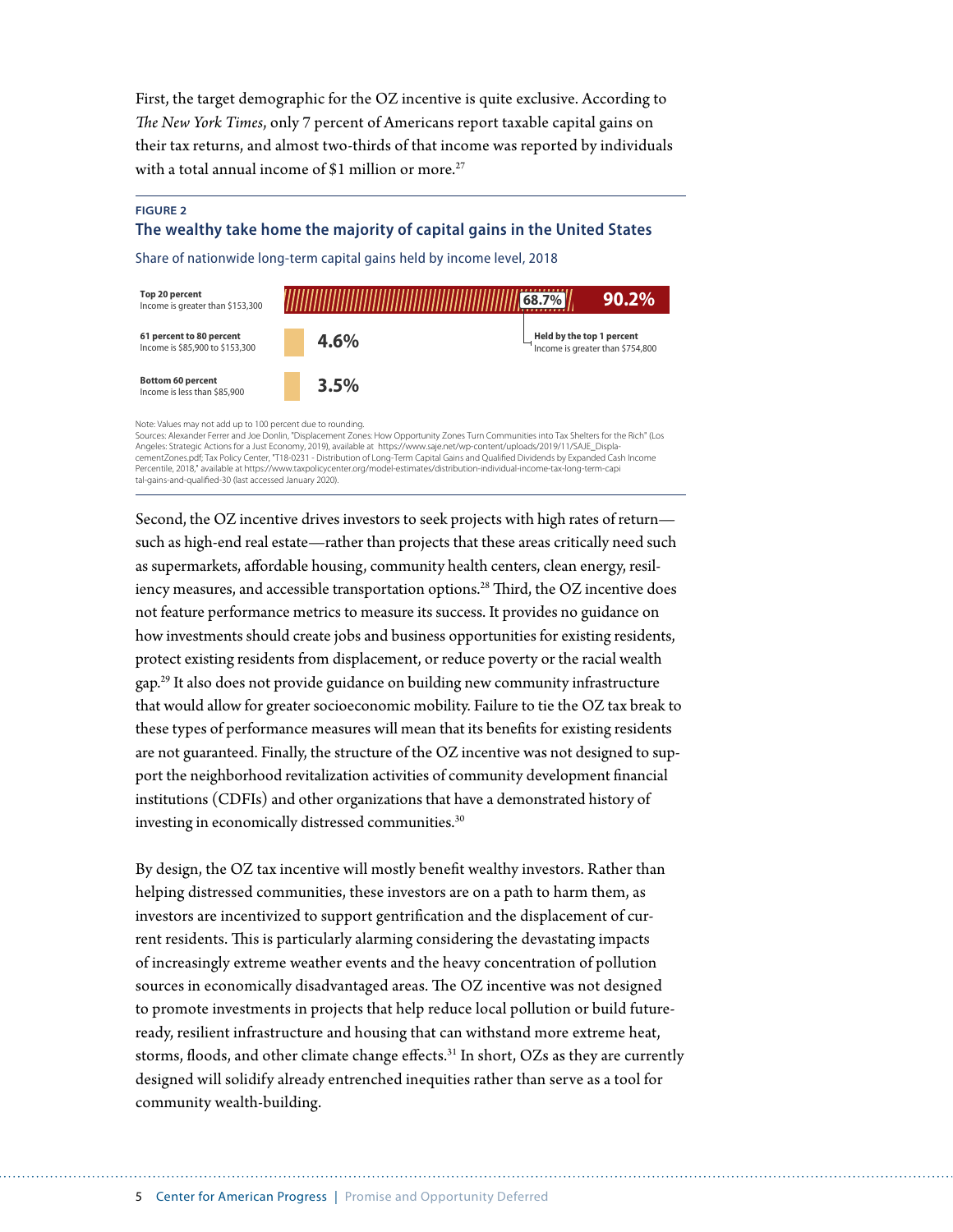#### Bamboozled, hoodwinked, and led astray: Seduced by the promise of OZs

Press coverage about the implementation of the OZ incentive has been polarized.<sup>32</sup> President Donald Trump has supported the incentive, stating, "We're providing massive tax incentives for private investment in these areas to create jobs and opportunities where they are needed the most."33 However, *The New York Times'* Editorial Board slammed OZs, writing, "Of all the ways President Trump's 2017 tax cut has enriched the wealthy at the expense of the public interest, perhaps the most outrageous is the black comedy of 'opportunity zones.'"34

From a policy perspective, the stark contrast in opinions on OZs is telling. The lack of transparency and objective data collection around the OZ incentive has meant that one's view of it is mostly driven by what information one has access to as well as that information's source.35 Policymakers have largely been forced to evaluate the massive public subsidy of the OZ incentive through anecdotal evidence from around the country. This is unacceptable. Policymakers should have access to sound empirical data collected by the federal government, and those data should be shared publicly.<sup>36</sup>

The U.S. Department of the Treasury recently made an effort to provide an avenue to track the effects of OZ investments.<sup>37</sup> However, the incentive is on the same path as past federal efforts that relied on tax incentives to spur economic development within historically disadvantaged communities—and that failed to demonstrate proof of concept.38

#### Equitable economic development requires more than access to capital

As Kelly Price crooned in the Notorious B.I.G.'s "Mo Money, Mo Problems," "It's like the more money we come across, the more problems we see."39 Simply infusing capital into distressed communities does not address the systemic inequities that discriminatory policies and the actions of both public and private entities created. As a result, initiatives such as OZs often create or exacerbate problems for longtime residents of disinvested communities in the form of outsider land grabs that spur new or fuel existing gentrification and displacement.<sup>40</sup> This is because these initiatives were not designed with the supports and access points that would have allowed communities to meaningfully take part in their own revitalization.

The type of money utilized in economic development is just as important as how it is deployed, as this determines who has the access and power to dictate what is developed. (see Figure 2) Again, to assume that capital is the be-all and end-all is to ignore the necessity of enabling distressed communities to determine their revitalization, build their capacity, and recognize and invest in their assets—a core, nonnegotiable tenet of equitable economic development. As Rep. Ayanna Pressley (D-MA) often says, "The people closest to the pain should be closest to the power."41 The residents of disinvested communities are the foremost experts on their own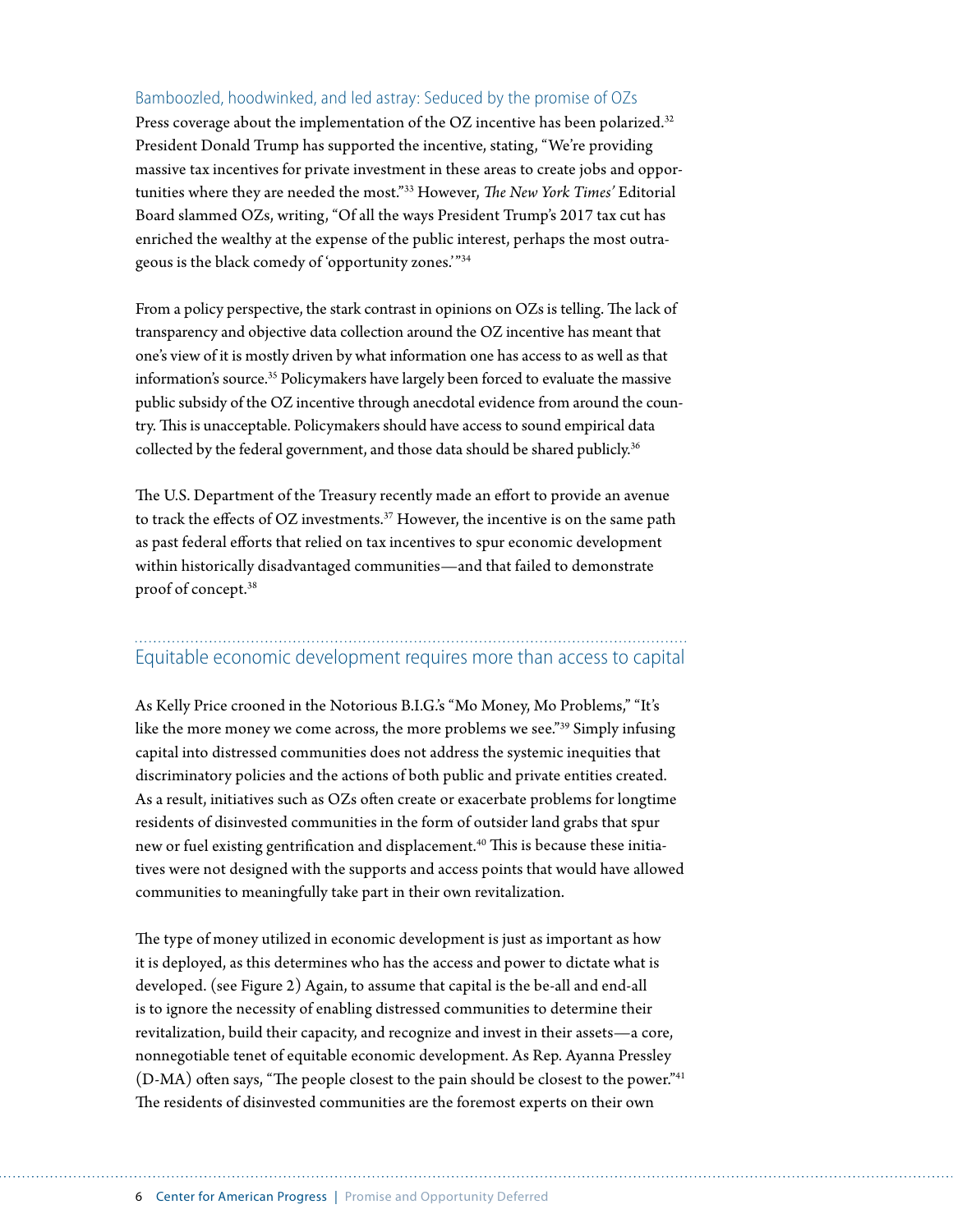lives and surroundings and thus know best the solutions needed to sustainably better their neighborhoods. Yet, as history has demonstrated, $42$  access to the power, resources, and opportunities to effect local solutions and self-determined prosperity has almost always been discriminately withheld,<sup>43</sup> sabotaged,<sup>44</sup> or obliterated.<sup>45</sup>

66 I don't think we should ignore the historical conditions that led to disinvestment in these communities—particularly [the] concentration of poverty really driven by racism and discrimination in many of these places. And while voluntary frameworks are useful for those actors who want to do the right thing … we know capital doesn't flow to these places not because these places aren't worth investing [in], not because there aren't good ideas or smart people or growing businesses. It's because the market doesn't value these places, and this incentive creates an opportunity. But without something further to nudge a market in the direction, I fear personally that what we're going to do is reinforce those stereotypes that exist in the way that capital flows currently. And I don't see any mechanism where we sit today to address any of that inequity, particularly racial inequity in a lot of these places."46

**– Aaron Seybert, managing director of the Social Investment Practice at the Kresge Foundation,47 testifying before the House Subcommittee on Economic Growth, Tax, and Capital Access during a hearing titled, "Can Opportunity Zones Address Concerns in the Small Business Economy?"**

Furthermore, the notion that any type of capital will suffice is not only a myopic approach to revitalization but also a particularly ill-informed and caustic one when applied to communities of color that have long been left behind. The ongoing devastation created by racist subprime lending and real estate practices of the U.S. housing industry proves that the type of capital—both financial and social—matters just as much as who has access to it.<sup>48</sup> Consequently, this approach never confronts the long-standing policies and practices that made these communities of color distressed in the first place, nor does it address the racialized ideology around so-called risk that was created more than a century ago and still dominates the lending and investment industries.<sup>49</sup> As the Kirwan Institute observed in its report, "Challenging Race as a Risk":

*The ability to exercise agency over where one lives is a hallmark of freedom. And yet, this privilege has not been equally afforded to all. Race has been—and continues to be—a potent force in the distribution of opportunity in American society. Despite decades of civil rights successes and fair housing activism, who gets access to housing and credit, on what terms, and where, remains driven by race.50*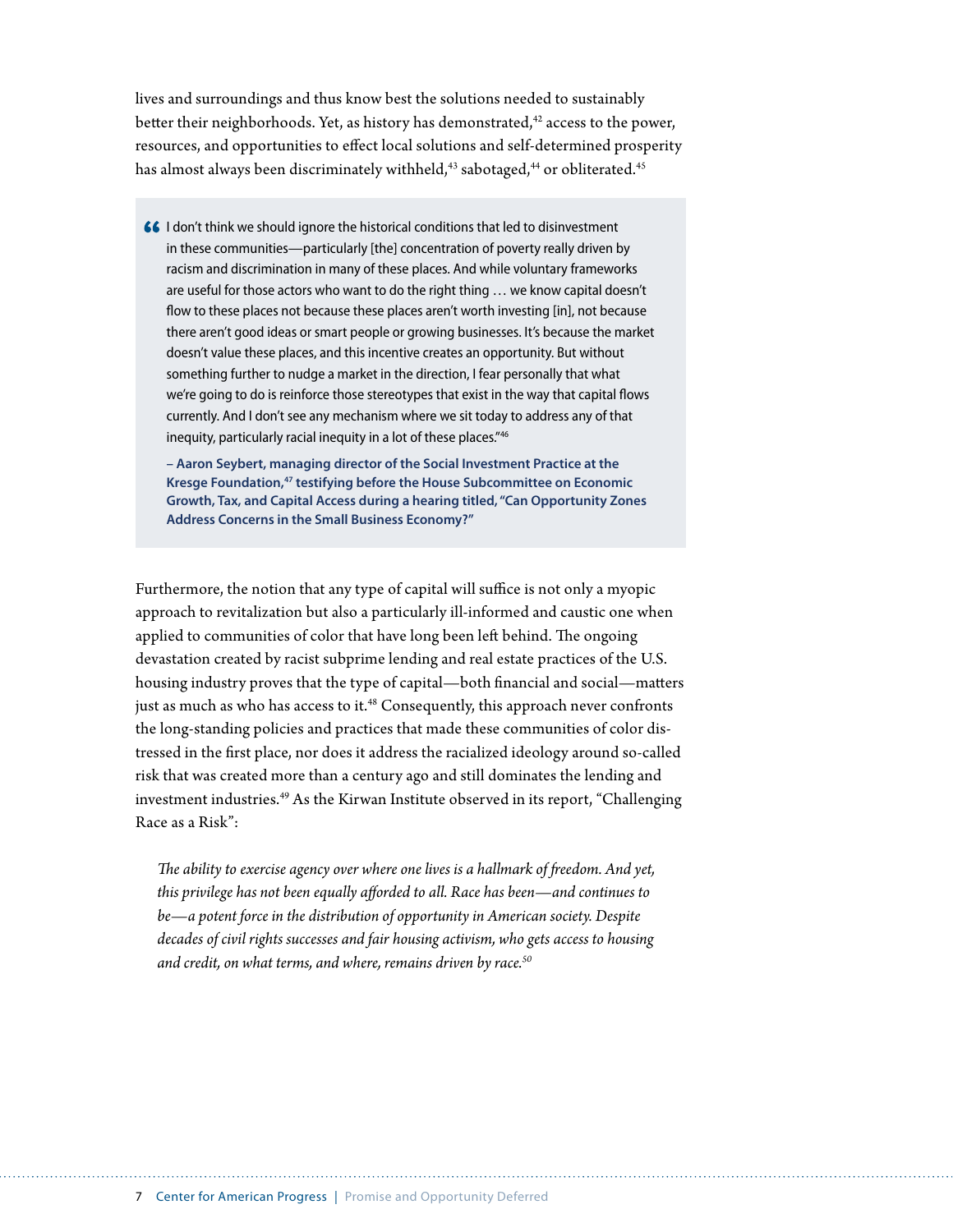Equitable economic development policies require a comprehensive and intersectional justice framework

"Persistent racial and economic inequalities—and the forces that cause them—embedded throughout our society have concentrated toxic polluters near and within communities of color, tribal communities, and low-income communities."51 **– The Equitable and Just National Climate Platform**

Historically, communities of color have often been denied equitable access to the opportunities and resources needed to build and sustain thriving neighborhoods.<sup>52</sup> The persistent racial and economic inequalities within the United States have created greater environmental and public health risks for low-income and tribal communities as well as communities of color, directly contributing to the climate crisis that currently grips the planet.<sup>53</sup> Communities of color have had their neighborhoods stolen,<sup>54</sup> segregated,<sup>55</sup> degraded,<sup>56</sup> preyed upon,<sup>57</sup> displaced,<sup>58</sup> polluted,<sup>59</sup> and even destroyed.<sup>60</sup> Given this history, equitable economic development policies must not only be rooted in racial and environmental justice but must also be developed and implemented by the individual communities they are meant to help.

As leading scholar of critical race theory Kimberlé Crenshaw has stated, "If we can't see a problem, we can't fix a problem."61 Until policymakers acknowledge that placemaking has always been political and continues to be profoundly racialized—as a place is inextricably tied to its residents—the community development field is doomed to repeat the same lackluster and harmful approaches that neither revitalize communities nor alleviate inequity.<sup>62</sup> The place-based investment challenge that has always been before the United States is whether such investment can sustainably bring about equitable economic development that prioritizes the needs and leadership of the communities most harmed and held back by inequitable policies and actions. There is also the long-standing question of whether the willpower, humility, and courage exist to actualize this development.

#### Equitable economic development promotes a thriving people- and placeconscious ecosystem

"Our vision is that all people and all communities have the right to breathe clean air, live free of dangerous levels of toxic pollution, access healthy food, and enjoy the benefits of a prosperous and vibrant clean economy."<sup>63</sup> **– The Equitable and Just National Climate Platform**

In nature, an ecosystem is a diverse self-producing system of living and nonliving things that dynamically interact in balance with one another and their physical environment.<sup>64</sup> The primary function of an ecosystem is to form, nurture, and sustain healthy, diverse life forms.<sup>65</sup> Similarly, when it comes to equitable community development,<sup>66</sup> a thriving people- and place-conscious ecosystem is one in which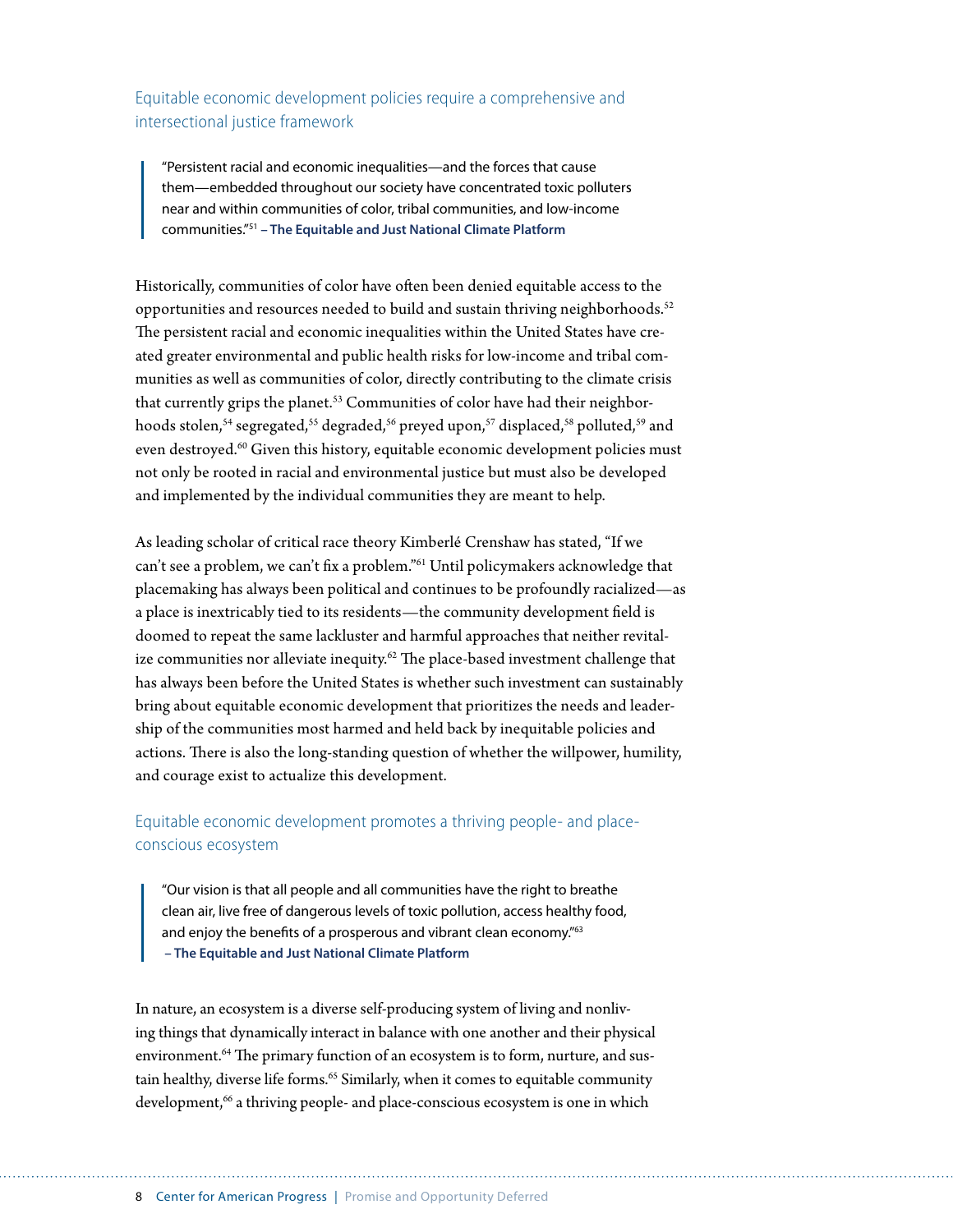people and the social, economic, and environmental conditions and assets where they reside interact to produce the resources, opportunities, and access necessary for all community members to form healthy, thriving, and sustainable neighborhoods. Such neighborhoods are prepared for the extreme weather events caused by climate change.

Communities are actively shaped by their societal, economic, and environmental contexts; they are important parts of geographic regions and key pillars of the broader social ecosystem.<sup>67</sup> A people- and place-conscious ecosystem reflects the fact that a place cannot be divorced from the people who reside there and ensures that longtime residents are not displaced once their area begins to receive the attention and resources it was long denied. This model also acknowledges and prioritizes a system that has often been overlooked and resource-constrained: the existing and locally rooted community development finance system, which has long delivered capital to distressed, low-income, and other under-resourced communities. Simply put, to create people- and place-conscious ecosystems, place-based approaches must invest in both redressing the harms of disinvestment and cultivating sustainable future-ready revitalization and shared prosperity. Placemakers can do so by utilizing the rich community assets and finance system already in place as well as reinforcing the statutes that bolster them such as the Community Reinvestment Act and New Markets Tax Credit Program.<sup>68</sup>

66 I see real community development as combining material development with the development of people. Real development, as I understand it, necessarily involves increasing a community's capacity for taking control of its own development—building within the community critical thinking and planning abilities, as well as concrete skills, so that development projects and planning processes can be replicated by community members in the future."69

**– Marie Kennedy, professor emerita in community planning at the University of Massachusetts Boston**

Done correctly, this form of placemaking will maximize existing community assets, prioritize shared values, and cultivate a local economy that organically and sustainably supports thriving environments and healthier lives. In contrast, places of concentrated poverty, distress, and environmental injustice are not "natural" but rather the product of inequitable public and private policies and practices.<sup>70</sup> In essence, distressed communities can be identified by a host of social, economic, and environmental indicators that together reflect the extent to which families are forced to look beyond their immediate communities to access essential infrastructure, resources, and opportunities, as well as private and public services needed to thrive.<sup>71</sup> These can include quality schools, housing, health clinics, grocery stores, gainful employment with family-sustaining wages, and clean and climate-resilient infrastructure. For example, due to systemic discrimination and neglect, $72$  far too many Baltimore communities suffer from preventable deadly health issues linked to heat pollution due to a lack of green spaces and subpar neighborhood design.<sup>73</sup>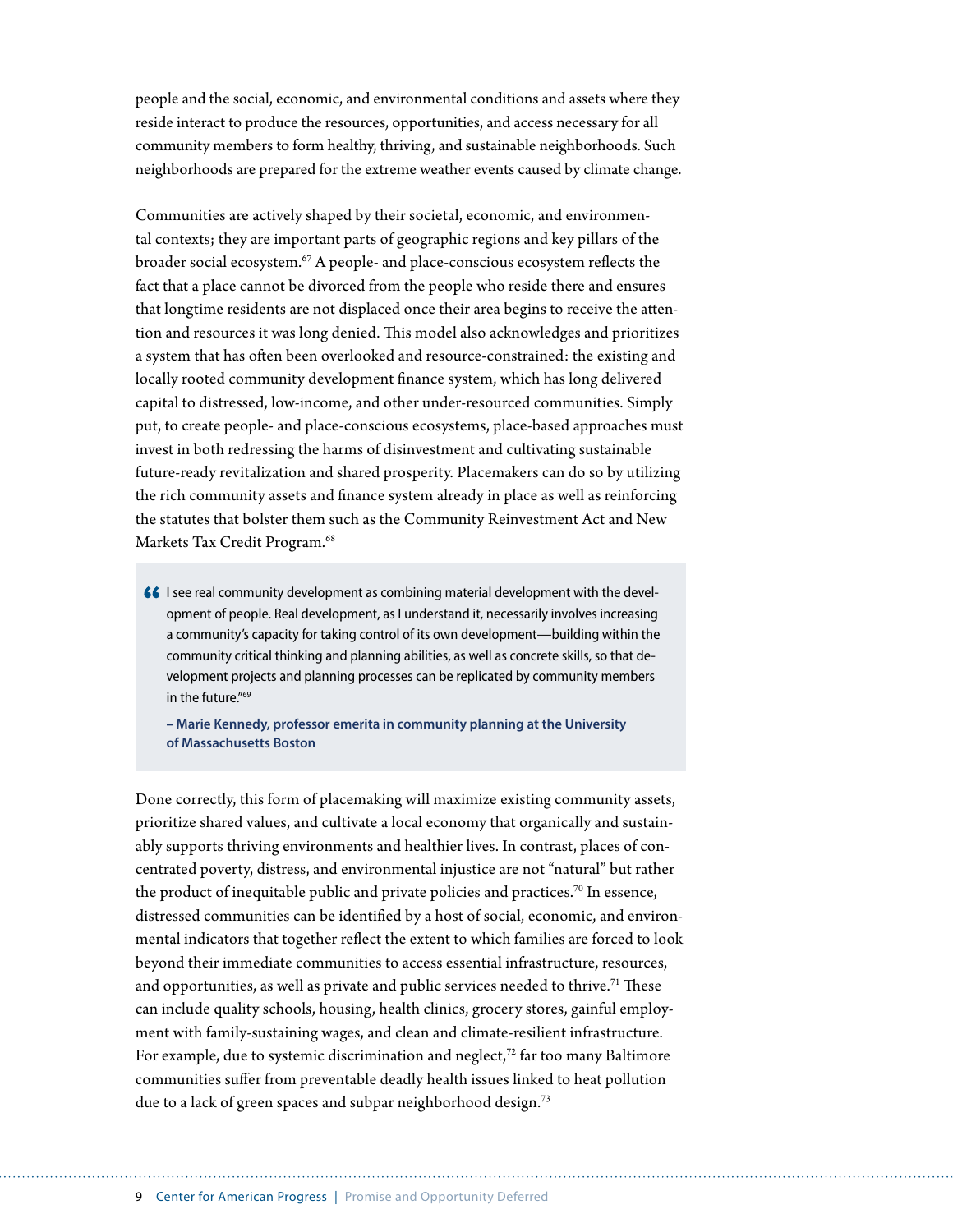Overcoming past policy harms will require the mobilization of U.S. assets to invest in the creation of equitable communities, especially in the face of devastating climate impacts that will disproportionally affect low-income communities and communities of color.74 These government assets include but are not limited to direct investment via grants, low-interest loans, technical assistance, governance, and oversight supports. As the historic Equitable and Just National Climate Platform—signed by more than 220 environmental justice and local and national environmental organizations—states, "Generations of economic and social injustice have put communities on the frontlines of climate change effects."75

Disrupting and reversing the trend of persistent, place-based poverty and distress requires a multilevel engagement of diverse stakeholders, investments, and approaches. It also requires a nuanced understanding of utilizing the right capital tool to address community-identified needs. As such, interventions must consistently be developed in partnership with communities and in accordance with their defined needs and priorities. Building this type of ecosystem will require a complete reimagining and reprioritizing of how federal, state, and local governments—as well as the community development landscape writ large—views, values, and interacts with disinvested communities.

#### Essential equitable economic development actors

Driven by a social mission to create change in the same way that for-profit organizations need to produce revenue, nonprofit actors such as community development corporations (CDCs) and other intermediaries, CDFIs, community land trusts, and foundations have and will continue to play key roles in the evolution of strategies for tackling persistent poverty and disinvestment in distressed neighborhoods.<sup>76</sup> In 1997, Harold Mitchell—a resident of Spartanburg, South Carolina, who went on to serve in the state's House of Representatives from 2005 to 2017— founded ReGenesis, a certified CDC focused on cleaning up contaminated and abandoned property in Spartanburg.<sup>77</sup> Serving as a critical representative of neighborhood interests, ReGenesis worked with local government and environmental agencies to assess levels of contamination and develop a plan to address the environmental harms plaguing these communities.<sup>78</sup> Starting in 2000, ReGenesis began to focus on equitable neighborhood revitalization work, driven by its ability to build and sustain new partnerships. By leveraging a \$20,000 U.S. Environmental Protection Agency environmental justice small grant into more than \$300 million in public and private funding, ReGenesis was able to launch an ambitious, community-driven approach to neighborhood reinvestment.<sup>79</sup> Over the past 20 years, ReGenesis has brought job training programs, 500 affordable housing units, six health clinics, clean energy, and other critical community elements to Spartanburg.<sup>80</sup>

Unlike the OZ incentive, CDFIs and other foundations have long recognized the importance of providing varied yet locally accessible forms of capital and technical capacity assistance as well as connecting diverse stakeholders to help sustain and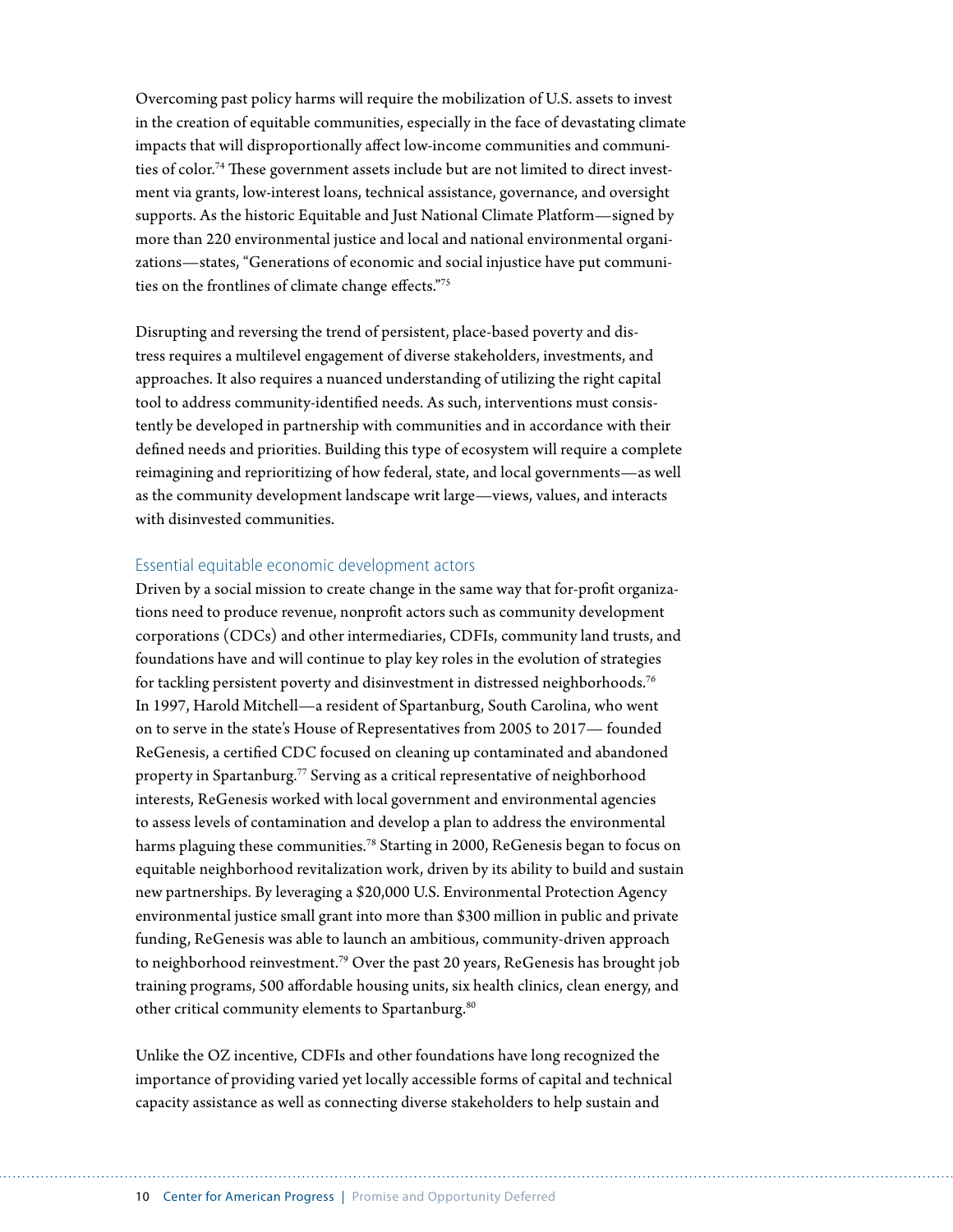strengthen community-building initiatives. These entities often serve as the connective tissue between specific community needs and generalized local, state, and federal policies and programs. Locally rooted organizations involved in community development finance are leading meaningful innovation that utilizes and effectively deploys capital tools that serve multiple interests. That said, they are not a substitute for the role of federal, state, and local governments, which must recommit to and ramp up their appropriating, oversight, and cross-sector aligning functions in order for equitable and accountable community-building to be sustainably realized.<sup>81</sup>

While each stakeholder in the community development space has a critical role to play, at its core, the goal of a thriving people- and place-conscious ecosystem is self-determination. This includes control over local assets and development decisions as well as the resources, tools, and supports that come with it.<sup>82</sup> Black, Native, and Latinx communities in particular have the least amount of power and resources when compared with white communities, who have historically had more resources and exercised greater control over the fates of their neighborhoods.

#### **FIGURE 3 People of color are overrepresented in distressed and at-risk communities**



Racial and ethnic demographics by community well-being quintiles, 2018

Note: Row values may not add up to 100 percent due to rounding. For more information on the economic indicators used to measure community well-being, see Economic Innovation Group, "Methodology," available at https://eig.org/dci/methodology (last accessed January 2020). Source: Economic Innovation Group, "2018 Distressed Communities Index," available at https://eig.org/dci (last accessed January 2020).

Equitable economic development requires that communities be free to set the conditions that allow their placemaking vision to be realized and sustained, especially when outside capital and the private sector are involved. What this mandates, in part, is a continual process of rectifying both past and present inequitable structures that govern the community-building space while at the same time constructing a new placemaking infrastructure and approach that acknowledges and defers to the agency and power that distressed and disinvested communities have possessed all along.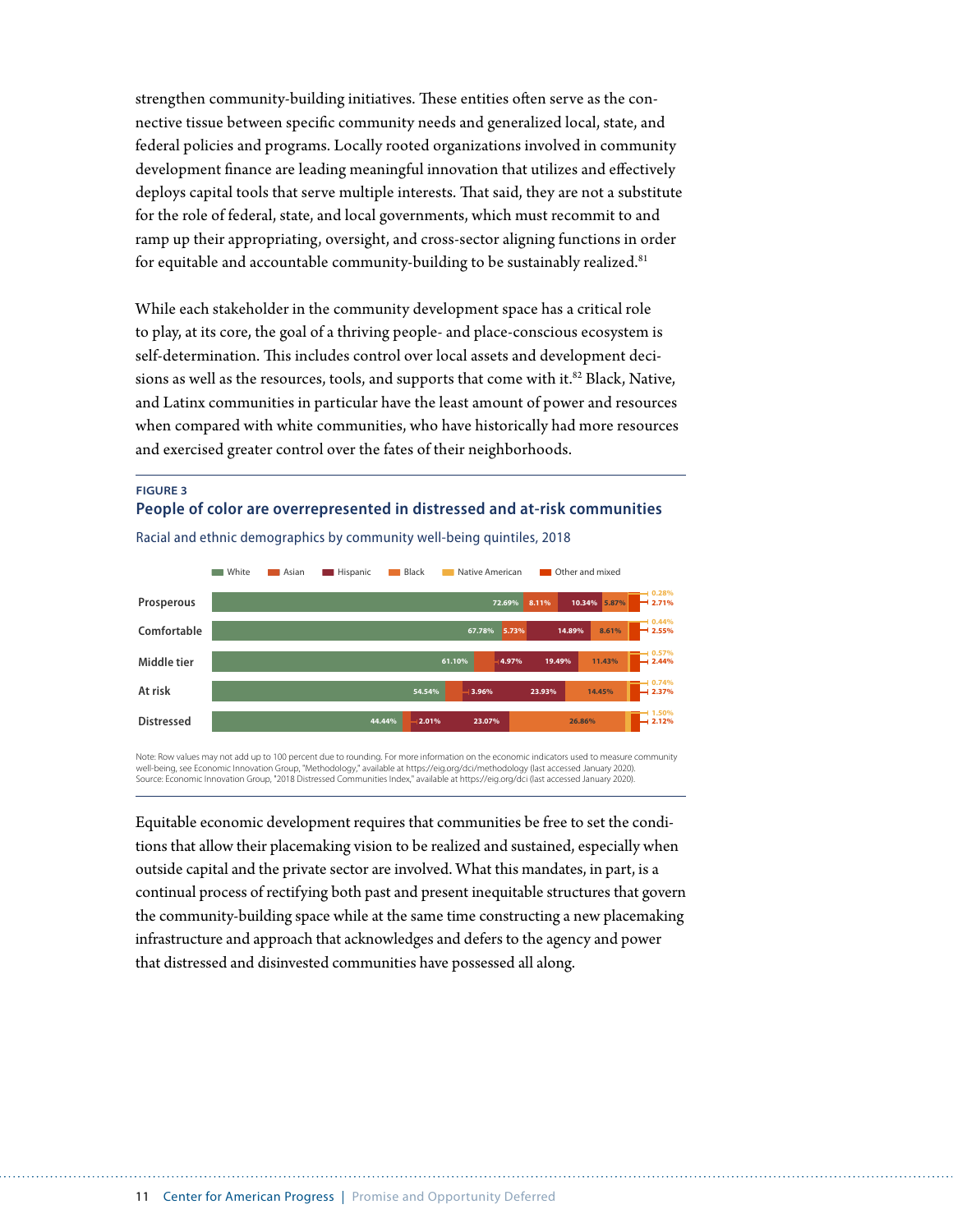## Conclusion

"*Place defines who we are as individuals and as a society who we are or what we want, as much as our social networks and political beliefs. And the places we provide for people to live in are a measure of how much we respect human rights, fair economics and the environment*."83

**– Maria Adebowale-Schwarte, founding director of Living Space Project**

Reforming the United States' placemaking investment framework is no easy feat, but it is long overdue and well worth the endeavor for the sake of equity. Achieving equitable, climate-ready economic development will require a complete rethinking of national and local frameworks. To start, U.S. placemakers must be intentional about redressing both current and past initiatives that continue to produce inequitable outcomes based on race, socioeconomic status, and geography. The persistence of people living in neglected places plagued with extreme, concentrated poverty and pollution is a political choice often dictated by a powerful few. This choice can and must be undone.<sup>84</sup>

OZs as currently designed fail as an equitable economic development tool and thus must be completely overhauled or fully repealed. This nation's prosperity and strength are measured by the health and well-being of its people and environments. Moving forward, U.S. placemakers—from policy to practice—must embrace a framework for a people- and place-conscious ecosystem through which distressed communities can achieve the self-actualized health and well-being that they need and deserve.

*Rejane Frederick is the associate director for the Poverty to Prosperity Program at the Center for American Progress. Guillermo Ortiz is a former research associate for Energy and Environment at the Center.*

*The authors would like to thank Olugbenga Ajilore, Cathleen Kelly, Trevor Higgins, Aaron Seybert, Brett Theodos, Alexandra Cawthorne Gaines, Taryn Williams, Ben Olinsky, Michela Zonta, Danyelle Solomon, Winnie Stachelberg, Sarah Figgatt, Julia Cusick, Claire Moser, Sally Hardin, Jaboa Lake, David Ballard, Christine Sloane, Krista Jahnke, and the CAP Art and Editorial team for their review and contributions.*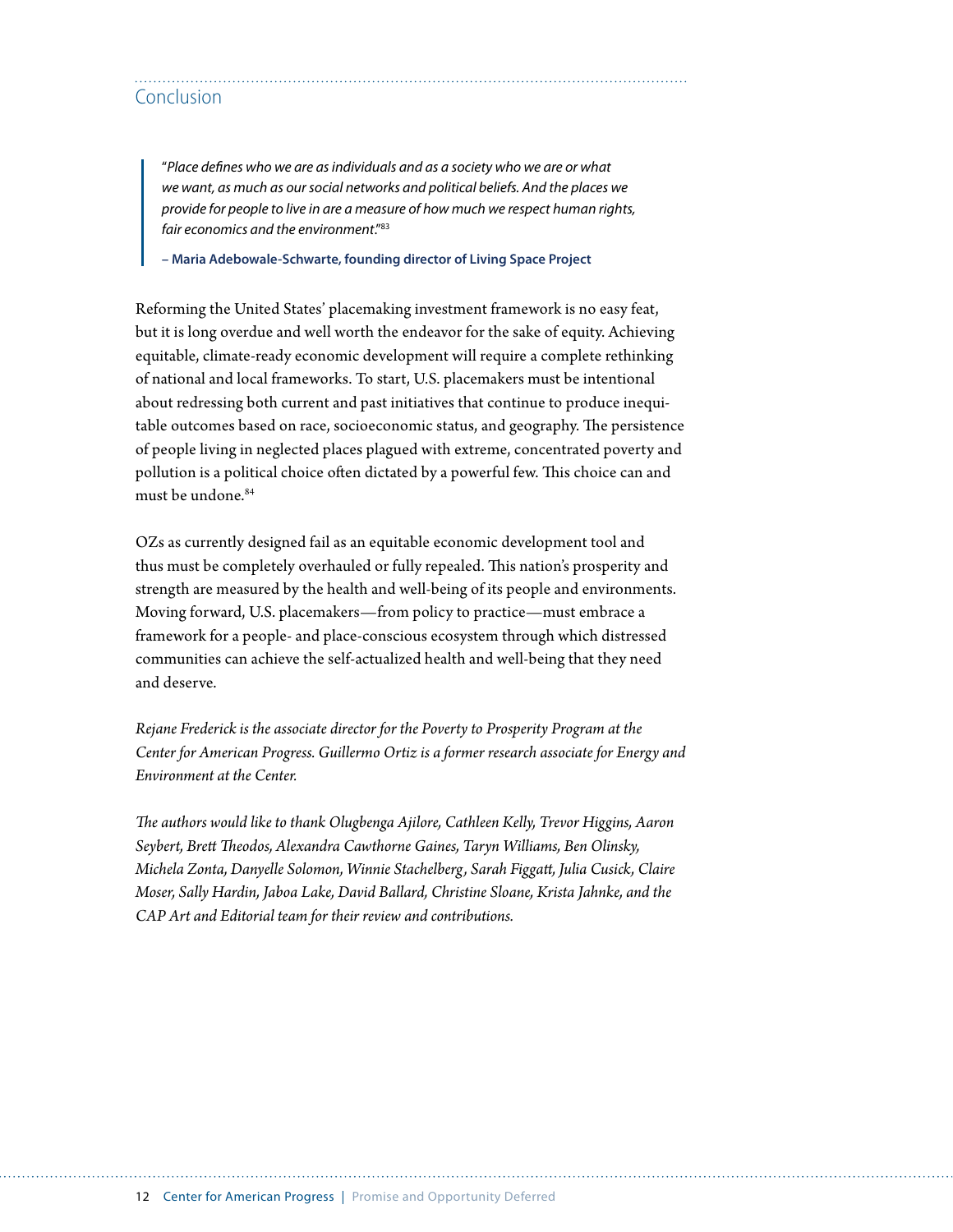## Endnotes

- 1 Tax Cuts and Jobs Act of 2017, H.R. 1, 115th Cong., 1st sess. (December 22, 2017), available at [https://www.congress.](https://www.congress.gov/115/bills/hr1/BILLS-115hr1enr.pdf) [gov/115/bills/hr1/BILLS-115hr1enr.pdf.](https://www.congress.gov/115/bills/hr1/BILLS-115hr1enr.pdf)
- 2 Economic Innovation Group, "Opportunity Zones," available at <https://eig.org/opportunityzones/history> (last accessed January 2020).
- 3 U.S. Internal Revenue Service, "Opportunity Zones Frequently Asked Questions," available at https://www. irs.gov/newsroom/opportunity-zones-frequently-askedquestions#general (last accessed January 2020).
- 4 Julia Manchester, "Mnuchin predicts \$100B in cap investment from new opportunity zones," The Hill, September 28, 2018, available at [https://thehill.com/hilltv/rising/408980](https://thehill.com/hilltv/rising/408980-mnuchin-predicts-100b-in-cap-investment-from-new-opportunity-zones) [mnuchin-predicts-100b-in-cap-investment-from](https://thehill.com/hilltv/rising/408980-mnuchin-predicts-100b-in-cap-investment-from-new-opportunity-zones)[new-opportunity-zones](https://thehill.com/hilltv/rising/408980-mnuchin-predicts-100b-in-cap-investment-from-new-opportunity-zones).
- 5 Joel Griffith and Adam Michel, "Opportunity Zones: Understanding Them in the Context of Past Place-Based Incentives" (Washington: The Heritage Foundation, 2019), available at [https://www.heritage.org/taxes/report/](https://www.heritage.org/taxes/report/opportunity-zones-understanding-them-the-context-past-place-based-incentives) [opportunity-zones-understanding-them-the-context-past](https://www.heritage.org/taxes/report/opportunity-zones-understanding-them-the-context-past-place-based-incentives)[place-based-incentives](https://www.heritage.org/taxes/report/opportunity-zones-understanding-them-the-context-past-place-based-incentives); Scott Eastman and Nicole Kaeding, "Opportunity Zones: What We Know and What We Don't" (Washington: Tax Foundation, 2019), available at [https://](https://taxfoundation.org/opportunity-zones-what-we-know-and-what-we-dont/) [taxfoundation.org/opportunity-zones-what-we-know-and](https://taxfoundation.org/opportunity-zones-what-we-know-and-what-we-dont/)[what-we-dont/](https://taxfoundation.org/opportunity-zones-what-we-know-and-what-we-dont/).
- 6 Jesse Drucker and Eric Lipton, "How a Trump Tax Break to Help Poor Communities Became a Windfall for the Rich," *The New York Times*, August 31, 2019, available at: https:// www.nytimes.com/2019/08/31/business/tax-opportunityzones.html.
- 7 Angela Peoples, "Opportunity zones are just an opportunity for the rich to gentrify poor neighborhoods," MarketWatch, October 29, 2019, available at: [https://www.](https://www.marketwatch.com/story/opportunity-zones-are-just-an-opportunity-for-the-rich-to-gentrify-poor-neighborhoods-2019-10-29) [marketwatch.com/story/opportunity-zones-are-just](https://www.marketwatch.com/story/opportunity-zones-are-just-an-opportunity-for-the-rich-to-gentrify-poor-neighborhoods-2019-10-29)[an-opportunity-for-the-rich-to-gentrify-poor-neighbor](https://www.marketwatch.com/story/opportunity-zones-are-just-an-opportunity-for-the-rich-to-gentrify-poor-neighborhoods-2019-10-29)[hoods-2019-10-29.](https://www.marketwatch.com/story/opportunity-zones-are-just-an-opportunity-for-the-rich-to-gentrify-poor-neighborhoods-2019-10-29)
- 8 Olugbenga Ajilore, "Opportunity Zone Proponents Should Welcome Reforms, Not Fight Them," Bloomberg Tax, January 14, 2020, available at [https://news.bloombergtax.com/](https://news.bloombergtax.com/daily-tax-report/insight-opportunity-zone-proponents-should-welcome-reforms-not-fight-them) [daily-tax-report/insight-opportunity-zone-proponents](https://news.bloombergtax.com/daily-tax-report/insight-opportunity-zone-proponents-should-welcome-reforms-not-fight-them)[should-welcome-reforms-not-fight-them.](https://news.bloombergtax.com/daily-tax-report/insight-opportunity-zone-proponents-should-welcome-reforms-not-fight-them)
- 9 Olugbenga Ajilore, "The Harvest of American Racism: Why Distressed Communities Are Distressed," Center for American Progress, September 17, 2019, available at [https://www.americanprogress.org/issues/economy/](https://www.americanprogress.org/issues/economy/news/2019/09/17/474567/harvest-american-racism/) [news/2019/09/17/474567/harvest-american-racism/](https://www.americanprogress.org/issues/economy/news/2019/09/17/474567/harvest-american-racism/).
- 10 Maria Adebowale-Schwarte, *The Place Making Factor: a catalyst for disrupting environment and social grant making* (London: Living Space Project, 2017), available at: [https://](https://www.theplacemakingfactor.com/) [www.theplacemakingfactor.com/.](https://www.theplacemakingfactor.com/)
- 11 Kenan Fikri and John Lettieri, "From Great Recession to Great Reshuffling: Charting a Decade of Change Across American Communities" (Washington: Economic, Innovation Group, 2018), available at [https://eig.org/wp-content/](https://eig.org/wp-content/uploads/2018/10/2018-DCI.pdf) [uploads/2018/10/2018-DCI.pdf.](https://eig.org/wp-content/uploads/2018/10/2018-DCI.pdf)
- 12 U.S. Office of Policy Development and Research, "HCI Domains and Indicators," available at [https://archives.huduser.](https://archives.huduser.gov/healthycommunities/indicators.html) [gov/healthycommunities/indicators.html](https://archives.huduser.gov/healthycommunities/indicators.html) (last accessed January 2020); Fikri and Lettieri, "From Great Recession to Great Reshuffling."
- 13 Cathleen Kelly, Kristina Costa, and Sarah Edelman, "Safe, Strong, and Just Rebuilding After Hurricanes Harvey, Irma, and Maria: A Policy Road Map for Congress" (Washington: Center for American Progress, 2017), available at [https://www.americanprogress.org/issues/green/](https://www.americanprogress.org/issues/green/reports/2017/10/03/440134/safe-strong-just-rebuilding-hurricanes-harvey-irma-maria/) [reports/2017/10/03/440134/safe-strong-just-rebuilding](https://www.americanprogress.org/issues/green/reports/2017/10/03/440134/safe-strong-just-rebuilding-hurricanes-harvey-irma-maria/)[hurricanes-harvey-irma-maria/.](https://www.americanprogress.org/issues/green/reports/2017/10/03/440134/safe-strong-just-rebuilding-hurricanes-harvey-irma-maria/)
- 14 Katharine Schwab, "The Racist Roots Of 'Urban Renewal' And How It Made Cities Less Equal," Fast Company, January 4, 2018, available at [https://www.fastcompany.](https://www.fastcompany.com/90155955/the-racist-roots-of-urban-renewal-and-how-it-made-cities-less-equal) [com/90155955/the-racist-roots-of-urban-renewal-and](https://www.fastcompany.com/90155955/the-racist-roots-of-urban-renewal-and-how-it-made-cities-less-equal)[how-it-made-cities-less-equal](https://www.fastcompany.com/90155955/the-racist-roots-of-urban-renewal-and-how-it-made-cities-less-equal).

15 Mehrsa Baradaran, "The Real Roots of 'Black Capitalism," *The New York Times*, March 31, 2019, available at [https://](https://www.nytimes.com/2019/03/31/opinion/nixon-capitalism-blacks.html) [www.nytimes.com/2019/03/31/opinion/nixon-capitalism](https://www.nytimes.com/2019/03/31/opinion/nixon-capitalism-blacks.html)[blacks.html.](https://www.nytimes.com/2019/03/31/opinion/nixon-capitalism-blacks.html)

- 16 Margery Austin Turner, "History of Place-Based Interventions" (Washington: U.S. Partnership on Mobility From Poverty, 2017), available at [https://www.mobilitypartner](https://www.mobilitypartnership.org/publications/history-place-based-interventions)[ship.org/publications/history-place-based-interventions.](https://www.mobilitypartnership.org/publications/history-place-based-interventions)
- 17 Mary M. Lee, "Equitable Economic Development: The Why and the How" (Oakland, CA: PolicyLink, 2017), available at [https://www.lisc.org/media/filer\\_public/65/a6/65a6e5f3](https://www.lisc.org/media/filer_public/65/a6/65a6e5f3-ec78-4b3e-a90c-6a38b3153778/mary_lee_equitable_economic_development.pdf) [ec78-4b3e-a90c-6a38b3153778/mary\\_lee\\_equitable\\_eco](https://www.lisc.org/media/filer_public/65/a6/65a6e5f3-ec78-4b3e-a90c-6a38b3153778/mary_lee_equitable_economic_development.pdf)[nomic\\_development.pdf;](https://www.lisc.org/media/filer_public/65/a6/65a6e5f3-ec78-4b3e-a90c-6a38b3153778/mary_lee_equitable_economic_development.pdf) The Equitable and Just National Climate Platform, "Home," available at [http://www.ajust](http://www.ajustclimate.org)[climate.org](http://www.ajustclimate.org) (last accessed January 2020). The Equitable and Just National Climate Platform was signed by more than 220 environmental justice groups as well as local and national environmental organizations in July 2019.
- 18 Richard Florida, "6 Rules for Better, More Inclusive Economic Development in Cities," CityLab, February 26, 2019, available at [https://www.citylab.com/perspective/2019/02/](https://www.citylab.com/perspective/2019/02/amazon-hq2-new-york-incentives-economic-development-cities/583540/) [amazon-hq2-new-york-incentives-economic-develop](https://www.citylab.com/perspective/2019/02/amazon-hq2-new-york-incentives-economic-development-cities/583540/)[ment-cities/583540/;](https://www.citylab.com/perspective/2019/02/amazon-hq2-new-york-incentives-economic-development-cities/583540/) Equitable and Just National Climate Platform, "Home"; Sarah Treuhaft, "All-In Cities: Building an Equitable Economy from the Ground Up" (Oakland, CA: PolicyLink, 2016), available at [https://www.policylink.org/](https://www.policylink.org/sites/default/files/AIC_2016-update_WebOnly.pdf) [sites/default/files/AIC\\_2016-update\\_WebOnly.pdf;](https://www.policylink.org/sites/default/files/AIC_2016-update_WebOnly.pdf) Erin I. Castellas and others, "Clarifying Community Benefits to Improve Place-Based Programs," Stanford Social Innovation Review, June 7, 2019, available at [https://ssir.org/articles/](https://ssir.org/articles/entry/clarifying_community_benefits_to_improve_place_based_programs) [entry/clarifying\\_community\\_benefits\\_to\\_improve\\_place\\_](https://ssir.org/articles/entry/clarifying_community_benefits_to_improve_place_based_programs) [based\\_programs#](https://ssir.org/articles/entry/clarifying_community_benefits_to_improve_place_based_programs); Chris Schildt and Victor Rubin, "Leveraging Anchor Institutions for Economic Inclusion" (Oakland, CA: PolicyLink, 2015), available at [https://www.policylink.](https://www.policylink.org/sites/default/files/pl_brief_anchor_012315_a.pdf) [org/sites/default/files/pl\\_brief\\_anchor\\_012315\\_a.pdf](https://www.policylink.org/sites/default/files/pl_brief_anchor_012315_a.pdf).
- 19 Turner, "History of Place-Based Interventions."
- 20 Carissa Van den Berk-Clark and Loretta Pyles, "Deconstructing Neoliberal Community Development Approaches and a Case for the Solidarity Economy," *Journal of Progressive Human Services* 23 (1) (2012): 1–17, available at [https://](https://www.researchgate.net/publication/239950460_Deconstructing_Neoliberal_Community_Development_Approaches_and_a_Case_for_the_Solidarity_Economy) [www.researchgate.net/publication/239950460\\_Decon](https://www.researchgate.net/publication/239950460_Deconstructing_Neoliberal_Community_Development_Approaches_and_a_Case_for_the_Solidarity_Economy)[structing\\_Neoliberal\\_Community\\_Development\\_Ap](https://www.researchgate.net/publication/239950460_Deconstructing_Neoliberal_Community_Development_Approaches_and_a_Case_for_the_Solidarity_Economy)[proaches\\_and\\_a\\_Case\\_for\\_the\\_Solidarity\\_Economy.](https://www.researchgate.net/publication/239950460_Deconstructing_Neoliberal_Community_Development_Approaches_and_a_Case_for_the_Solidarity_Economy)
- 21 Martha J. Bailey and Nicolas J. Duquette, "How Johnson Fought the War on Poverty: The Economics and Politics of Funding at the Office of Economic Opportunity," *The Journal of Economic History* 74 (2) (2014), 351–388, available at <https://www.ncbi.nlm.nih.gov/pmc/articles/PMC4266933/>; The White House Office of Urban Affairs, "Neighborhood Revitalization Initiative," available at [https://obamawhite](https://obamawhitehouse.archives.gov/administration/eop/oua/initiatives/neighborhood-revitalization)[house.archives.gov/administration/eop/oua/initiatives/](https://obamawhitehouse.archives.gov/administration/eop/oua/initiatives/neighborhood-revitalization) [neighborhood-revitalization](https://obamawhitehouse.archives.gov/administration/eop/oua/initiatives/neighborhood-revitalization) (last accessed November 2019).
- 22 White House Neighborhood Revitalization Initiative, "Building Neighborhoods of Opportunity" (Washington: 2011), available at [https://obamawhitehouse.archives.gov/sites/](https://obamawhitehouse.archives.gov/sites/default/files/nri_pb_agencies_final_9.pdf) [default/files/nri\\_pb\\_agencies\\_final\\_9.pdf;](https://obamawhitehouse.archives.gov/sites/default/files/nri_pb_agencies_final_9.pdf) Margery Austin Turner, "A place-conscious approach can strengthen integrated strategies in poor neighborhoods" (Washington: The Brookings Institution, 2015), available at [https://www.](https://www.brookings.edu/wp-content/uploads/2016/06/Download-the-paper-4.pdf) [brookings.edu/wp-content/uploads/2016/06/Download](https://www.brookings.edu/wp-content/uploads/2016/06/Download-the-paper-4.pdf)[the-paper-4.pdf.](https://www.brookings.edu/wp-content/uploads/2016/06/Download-the-paper-4.pdf)
- 23 Margery Austin Turner and others, "Tackling Persistent Poverty in Distressed Urban Neighborhoods: History, Principles, and Strategies for Philanthropic Investment" (Washington: Urban Institute, 2014), available at [https://www.](https://www.urban.org/sites/default/files/publication/22761/413179-tackling-persistent-poverty-in-distressed-urban-neighborhoods.pdf) [urban.org/sites/default/files/publication/22761/413179](https://www.urban.org/sites/default/files/publication/22761/413179-tackling-persistent-poverty-in-distressed-urban-neighborhoods.pdf) [tackling-persistent-poverty-in-distressed-urban-neighbor](https://www.urban.org/sites/default/files/publication/22761/413179-tackling-persistent-poverty-in-distressed-urban-neighborhoods.pdf)[hoods.pdf;](https://www.urban.org/sites/default/files/publication/22761/413179-tackling-persistent-poverty-in-distressed-urban-neighborhoods.pdf) Laura Tach and Christopher Wimer, "Evaluating Policies to Transform Distressed Urban Neighborhoods" (Washington: U.S. Partnership on Mobility From Poverty, 2017), available at [https://www.mobilitypartnership.org/](https://www.mobilitypartnership.org/publications/evaluating-policies-transform-distressed-urban-neighborhoods) [publications/evaluating-policies-transform-distressed](https://www.mobilitypartnership.org/publications/evaluating-policies-transform-distressed-urban-neighborhoods)[urban-neighborhoods](https://www.mobilitypartnership.org/publications/evaluating-policies-transform-distressed-urban-neighborhoods).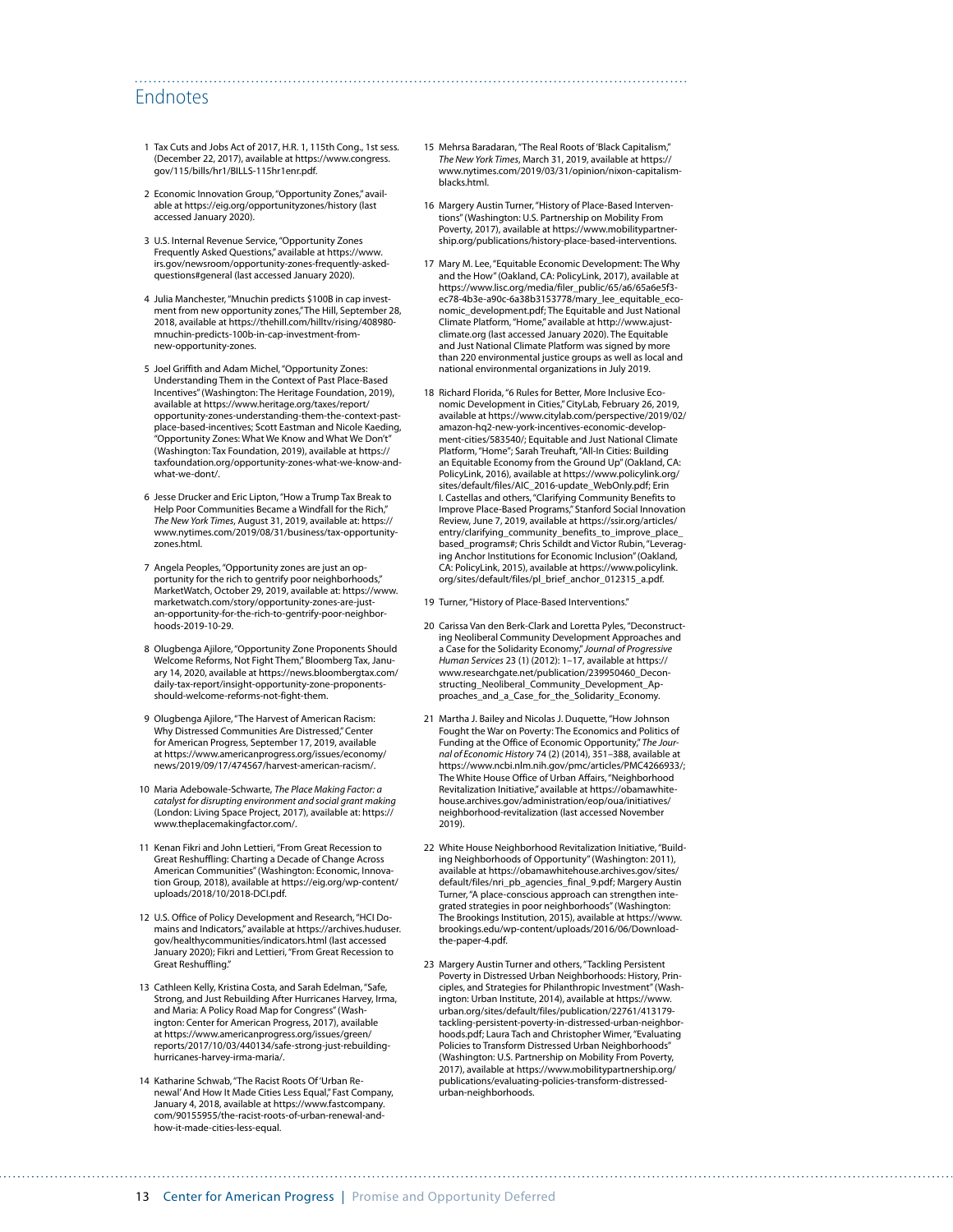- 24 Timothy Weaver, "Enterprise Zones: The Zombie Idea That Just Won't Die," Urban Affairs Forum, July 18, 2017, available at [https://urbanaffairsreview.com/2017/07/18/](https://urbanaffairsreview.com/2017/07/18/theyre-back-ben-carson-revives-the-enterprise-zone-the-zombie-idea-that-just-wont-die/) [theyre-back-ben-carson-revives-the-enterprise-zone](https://urbanaffairsreview.com/2017/07/18/theyre-back-ben-carson-revives-the-enterprise-zone-the-zombie-idea-that-just-wont-die/)[the-zombie-idea-that-just-wont-die/;](https://urbanaffairsreview.com/2017/07/18/theyre-back-ben-carson-revives-the-enterprise-zone-the-zombie-idea-that-just-wont-die/) Alexander von Hoffman, "The Past, Present, and Future of Community Development in the United States," in Nancy O. Andrews and David J. Erickson, eds., *Investing in What Works for America's Communities: Essays on People, Place, and Purpose*  (San Francisco: Federal Reserve Bank of San Francisco and the Low Income Investment Fund, 2012) available at [http://www.whatworksforamerica.org/the-book/;](http://www.whatworksforamerica.org/the-book/) Eric Lipton and Jesse Drucker, "Symbol of '80s Greed Stands to Profit From Trump Tax Break for Poor Areas," *The New York Times*, October 26, 2019, available at [https://www.nytimes.](https://www.nytimes.com/2019/10/26/business/michael-milken-trump-opportunity-zones.html?smid=nytcore-ios-share) [com/2019/10/26/business/michael-milken-trump-oppor](https://www.nytimes.com/2019/10/26/business/michael-milken-trump-opportunity-zones.html?smid=nytcore-ios-share)[tunity-zones.html?smid=nytcore-ios-share](https://www.nytimes.com/2019/10/26/business/michael-milken-trump-opportunity-zones.html?smid=nytcore-ios-share).
- 25 The White House, @WhiteHouse, April 7, 2019, 2:03 p.m. ET, Twitter, available at [https://twitter.com/WhiteHouse/](https://twitter.com/WhiteHouse/status/1114951726682005514) [status/1114951726682005514.](https://twitter.com/WhiteHouse/status/1114951726682005514)
- 26 PolicyLink, "Recommendations for Opportunity Zones" (Oakland, CA: 2018), available at [https://www.policylink.](https://www.policylink.org/sites/default/files/PolicyLink%20Recommendations%20for%20Opportunity%20Zones%20.pdf) [org/sites/default/files/PolicyLink%20Recommenda](https://www.policylink.org/sites/default/files/PolicyLink%20Recommendations%20for%20Opportunity%20Zones%20.pdf)[tions%20for%20Opportunity%20Zones%20.pdf.](https://www.policylink.org/sites/default/files/PolicyLink%20Recommendations%20for%20Opportunity%20Zones%20.pdf)
- 27 Drucker and Lipton, "How a Trump Tax Break to Help Poor Communities Became a Windfall for the Rich."
- 28 Tupa Hoveka, "The Promise and Perils of Opportunity Zones" (Washington: Asset Building Policy Network, 2019), available at [https://prosperitynow.org/sites/default/files/](https://prosperitynow.org/sites/default/files/webinar_resources/The%20Promise%20Perils%20of%20Opportunity%20Zones.pdf) [webinar\\_resources/The%20Promise%20Perils%20of%20](https://prosperitynow.org/sites/default/files/webinar_resources/The%20Promise%20Perils%20of%20Opportunity%20Zones.pdf) [Opportunity%20Zones.pdf;](https://prosperitynow.org/sites/default/files/webinar_resources/The%20Promise%20Perils%20of%20Opportunity%20Zones.pdf) Lydia O'Neal, "Opportunity Zones Boost Real Estate Prices as Investors Rush In," Bloomberg Tax, June 27, 2019, available at [https://news.](https://news.bloombergtax.com/daily-tax-report/opportunity-zones-boost-real-estate-prices-as-investors-rush-in) [bloombergtax.com/daily-tax-report/opportunity-zones](https://news.bloombergtax.com/daily-tax-report/opportunity-zones-boost-real-estate-prices-as-investors-rush-in)[boost-real-estate-prices-as-investors-rush-in](https://news.bloombergtax.com/daily-tax-report/opportunity-zones-boost-real-estate-prices-as-investors-rush-in).
- 29 Christian E. Weller, Connor Maxwell, and Danyelle Solomon, "Simulating How Progressive Proposals Affect the Racial Wealth Gap" (Washington: Center for American Progress, 2019), available at [https://www.americanprogress.](https://www.americanprogress.org/issues/race/reports/2019/08/07/473117/simulating-progressive-proposals-affect-racial-wealth-gap/) [org/issues/race/reports/2019/08/07/473117/simulating](https://www.americanprogress.org/issues/race/reports/2019/08/07/473117/simulating-progressive-proposals-affect-racial-wealth-gap/)[progressive-proposals-affect-racial-wealth-gap/](https://www.americanprogress.org/issues/race/reports/2019/08/07/473117/simulating-progressive-proposals-affect-racial-wealth-gap/).
- 30 U.S. Department of the Treasury, "What Are CDFIs?", available at [https://www.cdfifund.gov/Documents/CDFI\\_info](https://www.cdfifund.gov/Documents/CDFI_infographic_v08A.pdf)[graphic\\_v08A.pdf](https://www.cdfifund.gov/Documents/CDFI_infographic_v08A.pdf) (last accessed January 2020).
- 31 Guillermo Ortiz and Cathleen Kelly, "The High Price of Inaction: How Congress Can Support Resilient Infrastructure and Communities," Center for American Progress, February 20, 2019, available at [https://www.americanprogress.org/](https://www.americanprogress.org/issues/green/news/2019/02/20/466480/high-price-inaction/) [issues/green/news/2019/02/20/466480/high-price-inac](https://www.americanprogress.org/issues/green/news/2019/02/20/466480/high-price-inaction/)[tion/](https://www.americanprogress.org/issues/green/news/2019/02/20/466480/high-price-inaction/); Guillermo Ortiz and others, "A Perfect Storm: Extreme Weather as an Affordable Housing Crisis Multiplier" (Washington: Center for American Progress, 2019), available at [https://www.americanprogress.org/issues/green/](https://www.americanprogress.org/issues/green/reports/2019/08/01/473067/a-perfect-storm-2/) [reports/2019/08/01/473067/a-perfect-storm-2/](https://www.americanprogress.org/issues/green/reports/2019/08/01/473067/a-perfect-storm-2/).
- 32 Noah Buhayar and Lauren Leatherby, "Welcome to Tax Breaklandia," Bloomberg Businessweek, available at [https://www.bloomberg.com/graphics/2019-portland](https://www.bloomberg.com/graphics/2019-portland-opportunity-zones/)[opportunity-zones/](https://www.bloomberg.com/graphics/2019-portland-opportunity-zones/) (last accessed January 2020).
- 33 The White House, "President Donald J. Trump Is Lifting Up American Communities That Have Been Left Behind," April 17, 2019, available at [https://www.whitehouse.gov/](https://www.whitehouse.gov/briefings-statements/president-donald-j-trump-lifting-american-communities-left-behind-2/) [briefings-statements/president-donald-j-trump-lifting](https://www.whitehouse.gov/briefings-statements/president-donald-j-trump-lifting-american-communities-left-behind-2/)[american-communities-left-behind-2/.](https://www.whitehouse.gov/briefings-statements/president-donald-j-trump-lifting-american-communities-left-behind-2/)
- 34 The Editorial Board, "Opportunity Zones—for Billionaires," *The New York Times*, November 16, 2019, available at [https://www.nytimes.com/2019/11/16/opinion/trump-tax](https://www.nytimes.com/2019/11/16/opinion/trump-tax-opportunity-zones.html)[opportunity-zones.html.](https://www.nytimes.com/2019/11/16/opinion/trump-tax-opportunity-zones.html)
- 35 Jeff Ernsthausen and Justin Elliott, "An Opportunity Zone Group Called Our Story About a Yacht Club Getting Tax Breaks 'Lurid.' We Respond.," ProPublica, November 27, 2019, available at [https://www.propublica.org/article/an](https://www.propublica.org/article/an-opportunity-zone-group-called-our-story-about-a-yacht-club-getting-tax-breaks-lurid-we-respond)[opportunity-zone-group-called-our-story-about-a-yacht](https://www.propublica.org/article/an-opportunity-zone-group-called-our-story-about-a-yacht-club-getting-tax-breaks-lurid-we-respond)[club-getting-tax-breaks-lurid-we-respond.](https://www.propublica.org/article/an-opportunity-zone-group-called-our-story-about-a-yacht-club-getting-tax-breaks-lurid-we-respond)
- 36 Brett Theodos and Brady Meixell, "Public Comment on U.S. Treasury's Request for Information on Data Collection and Tracking for Qualified Opportunity Zones" (Washington: Urban Institute, 2019), available at [https://](https://www.urban.org/research/publication/public-comment-us-treasurys-request-information-data-collection-and-tracking-qualified-opportunity-zones) [www.urban.org/research/publication/public-comment](https://www.urban.org/research/publication/public-comment-us-treasurys-request-information-data-collection-and-tracking-qualified-opportunity-zones)[us-treasurys-request-information-data-collection-and](https://www.urban.org/research/publication/public-comment-us-treasurys-request-information-data-collection-and-tracking-qualified-opportunity-zones)[tracking-qualified-opportunity-zones;](https://www.urban.org/research/publication/public-comment-us-treasurys-request-information-data-collection-and-tracking-qualified-opportunity-zones) Lydia O'Neal, "IRS Opportunity Zone Form Doesn't Quell Transparency Concerns (2)," Bloomberg Tax, October 31, 2019, available at [https://news.bloombergtax.com/daily-tax-report/](https://news.bloombergtax.com/daily-tax-report/irs-opportunity-zone-form-doesnt-assure-transparency-advocates?context=search&index=1) [irs-opportunity-zone-form-doesnt-assure-transparency](https://news.bloombergtax.com/daily-tax-report/irs-opportunity-zone-form-doesnt-assure-transparency-advocates?context=search&index=1)[advocates?context=search&index=1](https://news.bloombergtax.com/daily-tax-report/irs-opportunity-zone-form-doesnt-assure-transparency-advocates?context=search&index=1).
- 37 O'Neal, "IRS Opportunity Zone Form Doesn't Quell Transparency Concerns (2)."
- 38 Griffith and Michel, "Opportunity Zones."
- Ismail Muhammad, "1997 | Mo Money Mo Problems by Notorious B.I.G.," Public Broadcasting Service, August 4, 2017, available at [https://www.pbs.org/wgbh/americanex](https://www.pbs.org/wgbh/americanexperience/features/songs-of-the-summer-1997/)[perience/features/songs-of-the-summer-1997/.](https://www.pbs.org/wgbh/americanexperience/features/songs-of-the-summer-1997/)
- 40 Oxfam, "The Truth About Land Grabs," available at [https://](https://www.oxfamamerica.org/explore/issues/food-farming-and-hunger/land-grabs/) [www.oxfamamerica.org/explore/issues/food-farming-and](https://www.oxfamamerica.org/explore/issues/food-farming-and-hunger/land-grabs/)[hunger/land-grabs/](https://www.oxfamamerica.org/explore/issues/food-farming-and-hunger/land-grabs/) (last accessed January 2020); Tach and Wimer, "Evaluating Policies to Transform Distressed Urban Neighborhoods."
- 41 Eugene Scott, "Ayanna Pressley's victory proves it matters to Democratic primary voters 'who those Democrats are," *The Washington Post*, September 5, 2018, available at [https://www.washingtonpost.com/politics/2018/09/05/](https://www.washingtonpost.com/politics/2018/09/05/ayanna-pressleys-victory-proves-it-matters-democratic-primary-voters-who-those-democrats-are/) [ayanna-pressleys-victory-proves-it-matters-democratic](https://www.washingtonpost.com/politics/2018/09/05/ayanna-pressleys-victory-proves-it-matters-democratic-primary-voters-who-those-democrats-are/)[primary-voters-who-those-democrats-are/.](https://www.washingtonpost.com/politics/2018/09/05/ayanna-pressleys-victory-proves-it-matters-democratic-primary-voters-who-those-democrats-are/)
- 42 Reggie Jackson, "On the Horrors of America's History of Racial Violence," *Milwaukee Independent*, September 19, 2019, available at [http://www.milwaukeeindependent.](http://www.milwaukeeindependent.com/featured/reggie-jackson-on-the-horror-of-americas-history-of-racial-violence/) [com/featured/reggie-jackson-on-the-horror-of-americas-](http://www.milwaukeeindependent.com/featured/reggie-jackson-on-the-horror-of-americas-history-of-racial-violence/)[history-of-racial-violence/.](http://www.milwaukeeindependent.com/featured/reggie-jackson-on-the-horror-of-americas-history-of-racial-violence/)
- 43 Claire Trageser, "Breaking The Cycle Of Disinvestment In Lower-Income Communities," NPR, April 6, 2019, available at [https://www.npr.org/2019/04/06/707659094/breaking](https://www.npr.org/2019/04/06/707659094/breaking-the-cycle-of-disinvestment-in-lower-income-communities)[the-cycle-of-disinvestment-in-lower-income-communities](https://www.npr.org/2019/04/06/707659094/breaking-the-cycle-of-disinvestment-in-lower-income-communities).
- 44 Carol Silverman, Michael Sumner, and Mary Louise Frampton, "The Consequences of Structural Racism, Concentrated Poverty and Violence on Young Men and Boys of Color" (Berkeley, CA: University of California, Berkeley Law School, 2011), available at [https://www.racialequitytools.org/](https://www.racialequitytools.org/resourcefiles/Youth-Violence-for-Boys-and-Men-of-Color-.pdf) [resourcefiles/Youth-Violence-for-Boys-and-Men-of-Color-.](https://www.racialequitytools.org/resourcefiles/Youth-Violence-for-Boys-and-Men-of-Color-.pdf) [pdf](https://www.racialequitytools.org/resourcefiles/Youth-Violence-for-Boys-and-Men-of-Color-.pdf).
- 45 Alexis Clark, "Tulsa's 'Black Wall Street' Flourished as a Self-Contained Hub in Early 1900s," History.com, September 4, 2019, available at [https://www.history.com/news/black](https://www.history.com/news/black-wall-street-tulsa-race-massacre)[wall-street-tulsa-race-massacre.](https://www.history.com/news/black-wall-street-tulsa-race-massacre)
- 46 House Small Business Committee, "Can Opportunity Zones Address Concerns in the Small Business Economy?", YouTube, October 17, 2019, available at [https://youtu.be/](https://youtu.be/lo1bQ5HDsvo?t=4059) [lo1bQ5HDsvo?t=4059.](https://youtu.be/lo1bQ5HDsvo?t=4059)
- 47 The Kresge Foundation, "Staff: Aaron Seybert," available at:<https://kresge.org/who-we-are/aaron-seybert> (last accessed January 2020).
- 48 Keeanga-Yamahtta Taylor, "How Real Estate Segregated America," *Dissent Magazine*, Fall 2018, available at [https://](https://www.dissentmagazine.org/article/how-real-estate-segregated-america-fair-housing-act-race) [www.dissentmagazine.org/article/how-real-estate-seg](https://www.dissentmagazine.org/article/how-real-estate-segregated-america-fair-housing-act-race)[regated-america-fair-housing-act-race](https://www.dissentmagazine.org/article/how-real-estate-segregated-america-fair-housing-act-race); Connie M. Razza, "Social Exclusion: The Decisions and Dynamics that Drive Racism" (New York: Demos, 2018), available at [https://](https://www.demos.org/research/social-exclusion-decisions-and-dynamics-drive-racism) [www.demos.org/research/social-exclusion-decisions-and](https://www.demos.org/research/social-exclusion-decisions-and-dynamics-drive-racism)[dynamics-drive-racism](https://www.demos.org/research/social-exclusion-decisions-and-dynamics-drive-racism).
- 49 Joe Kriesberg, "Creating a Healthy Community Development Ecosystem," Living Cities, November 9, 2016, available at [https://www.livingcities.org/blog/1146-creating](https://www.livingcities.org/blog/1146-creating-a-healthy-community-development-ecosystem)[a-healthy-community-development-ecosystem](https://www.livingcities.org/blog/1146-creating-a-healthy-community-development-ecosystem); Douglas S. Massey and others, "Riding the Stagecoach to Hell: A Qualitative Analysis of Racial Discrimination in Mortgage Lending," *City & Community* 15 (2) (2016): 118–136, available at [https://www.ncbi.nlm.nih.gov/pmc/articles/](https://www.ncbi.nlm.nih.gov/pmc/articles/PMC6335033/) [PMC6335033/](https://www.ncbi.nlm.nih.gov/pmc/articles/PMC6335033/).